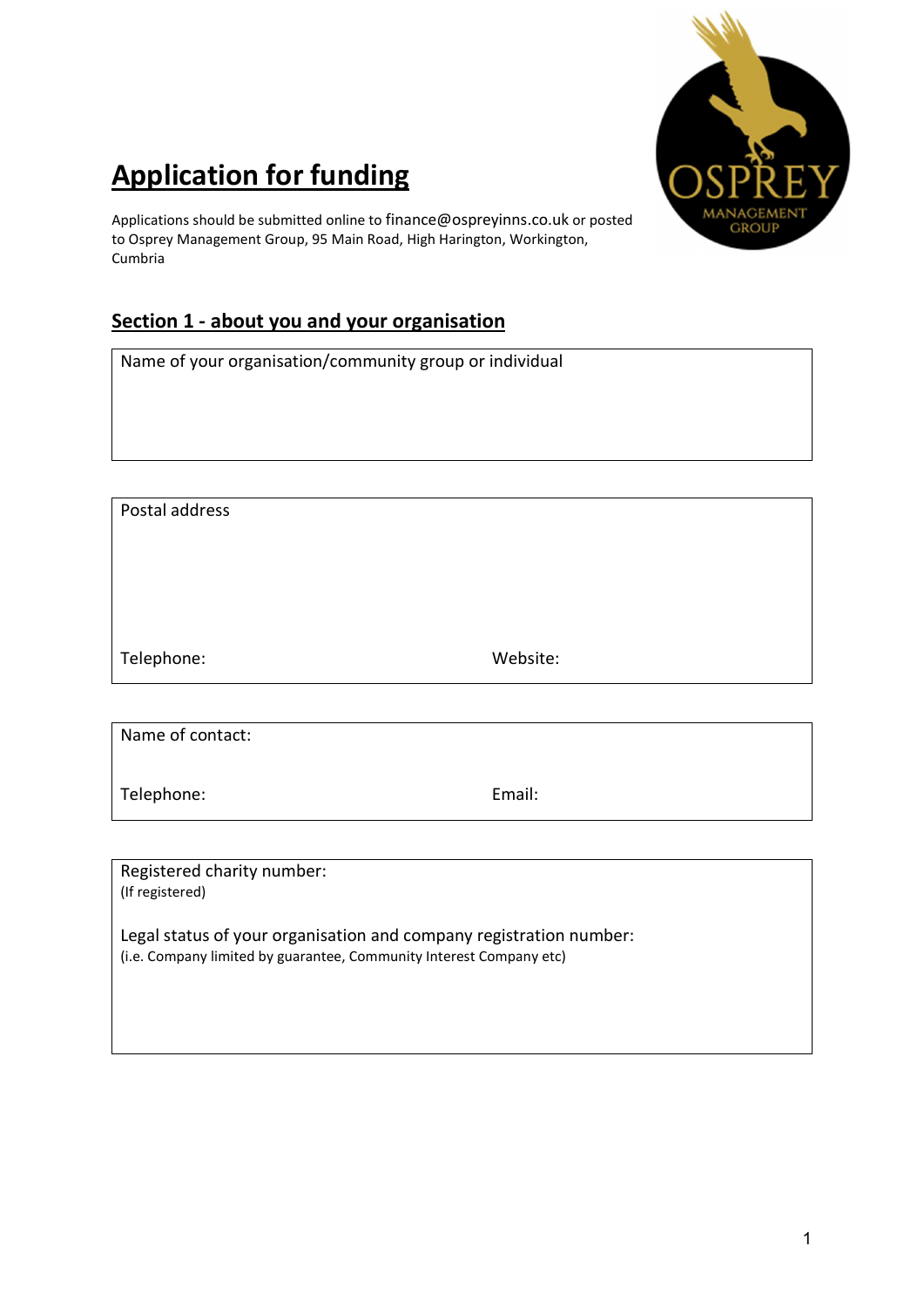## Section 2 - about your proposal

Please give a brief outline of the project or initiative for which you're seeking funding, mindful that our priority is attempting to help the communities and individuals in our local area.

How much are you applying for?

Please detail below any funding you have already secured for this project: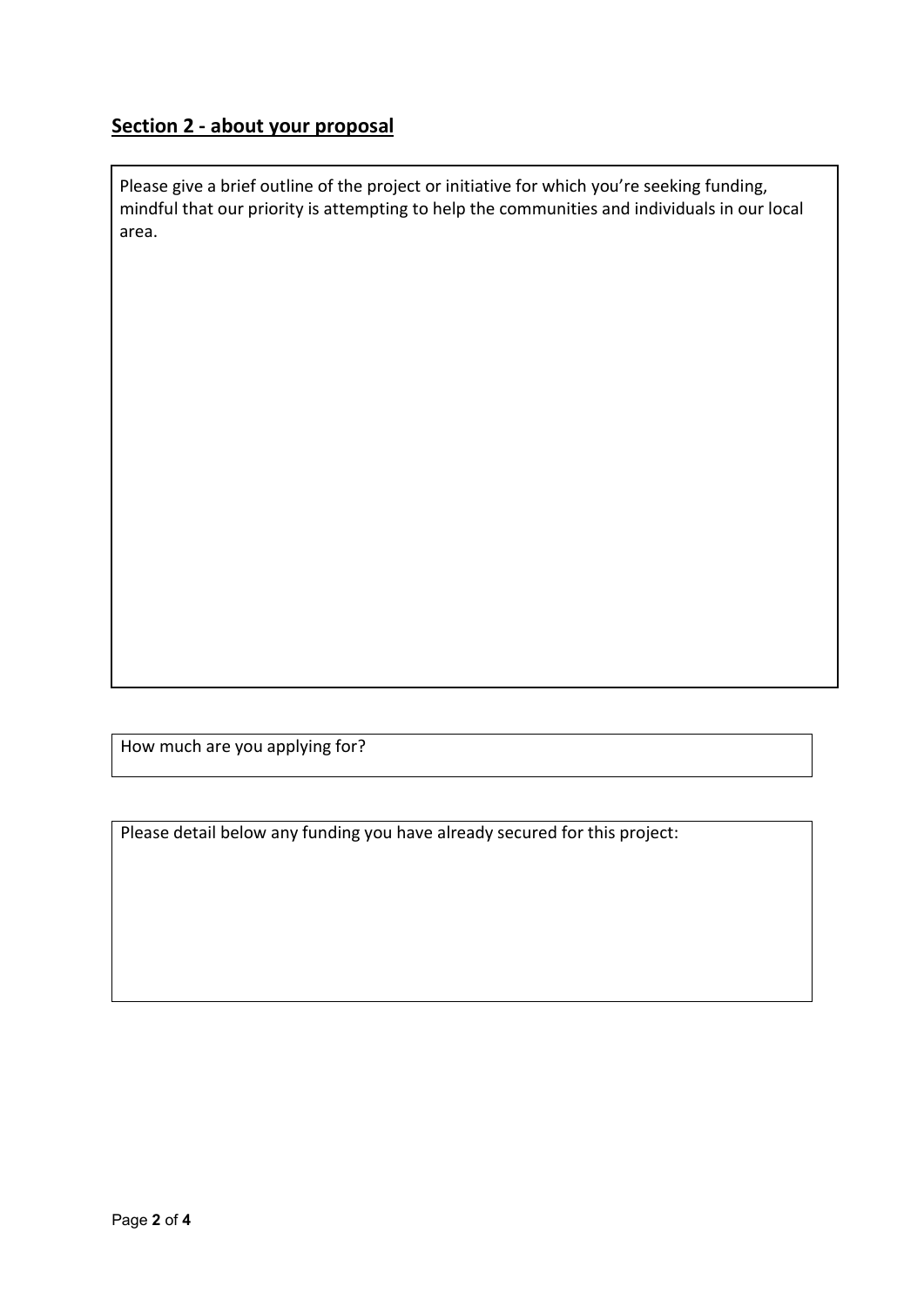| Would you be happy for The Osprey Management Group and/or Galloping Horse Limited to |     |    |
|--------------------------------------------------------------------------------------|-----|----|
| publicise their involvement with this project?                                       | Yes | Nο |

Name of PR contact: Telephone:

Email:

Please tell us how the project will be managed.

Who will benefit from your project or initiative?